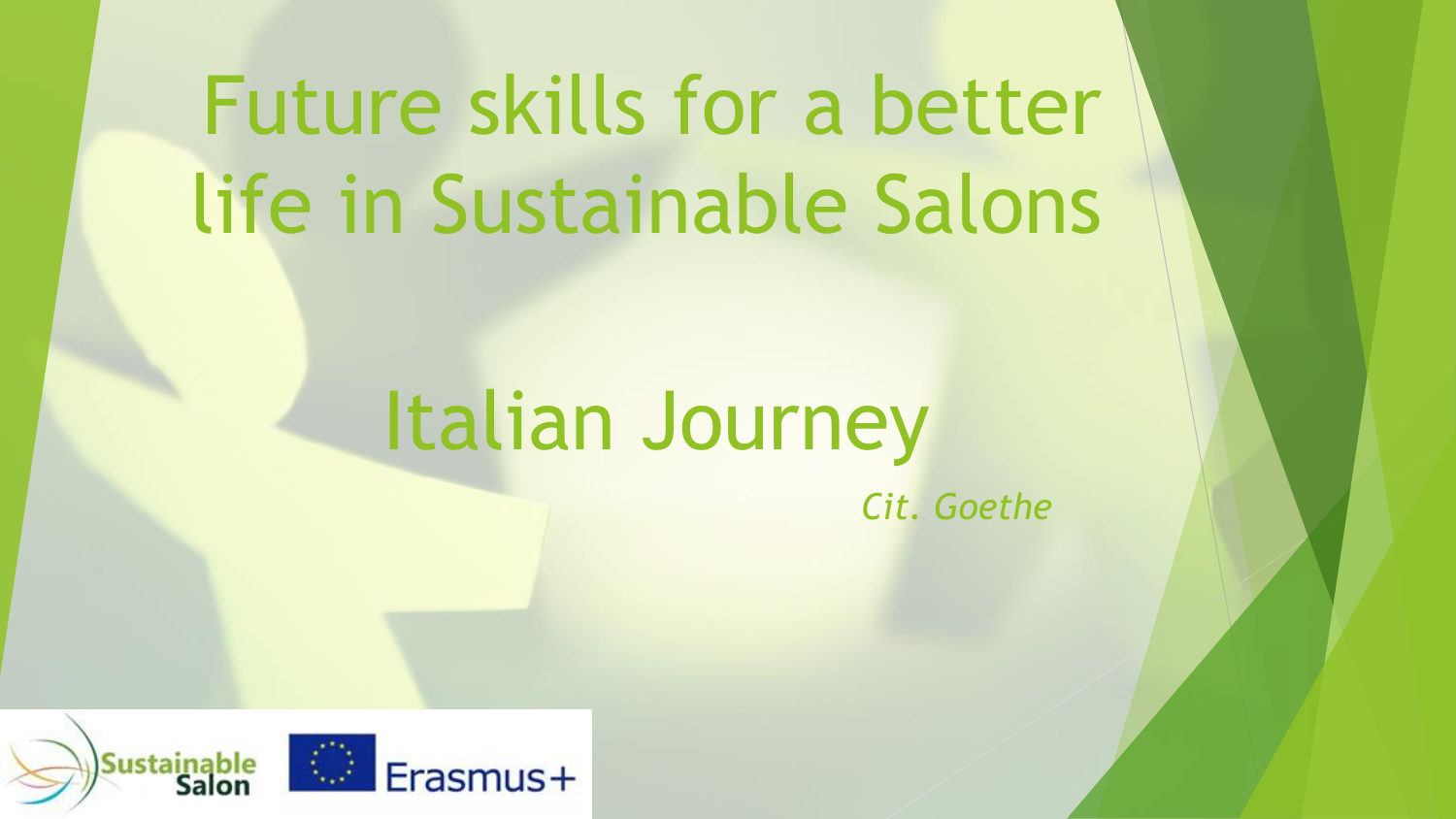#### From Verona to Pavia

2

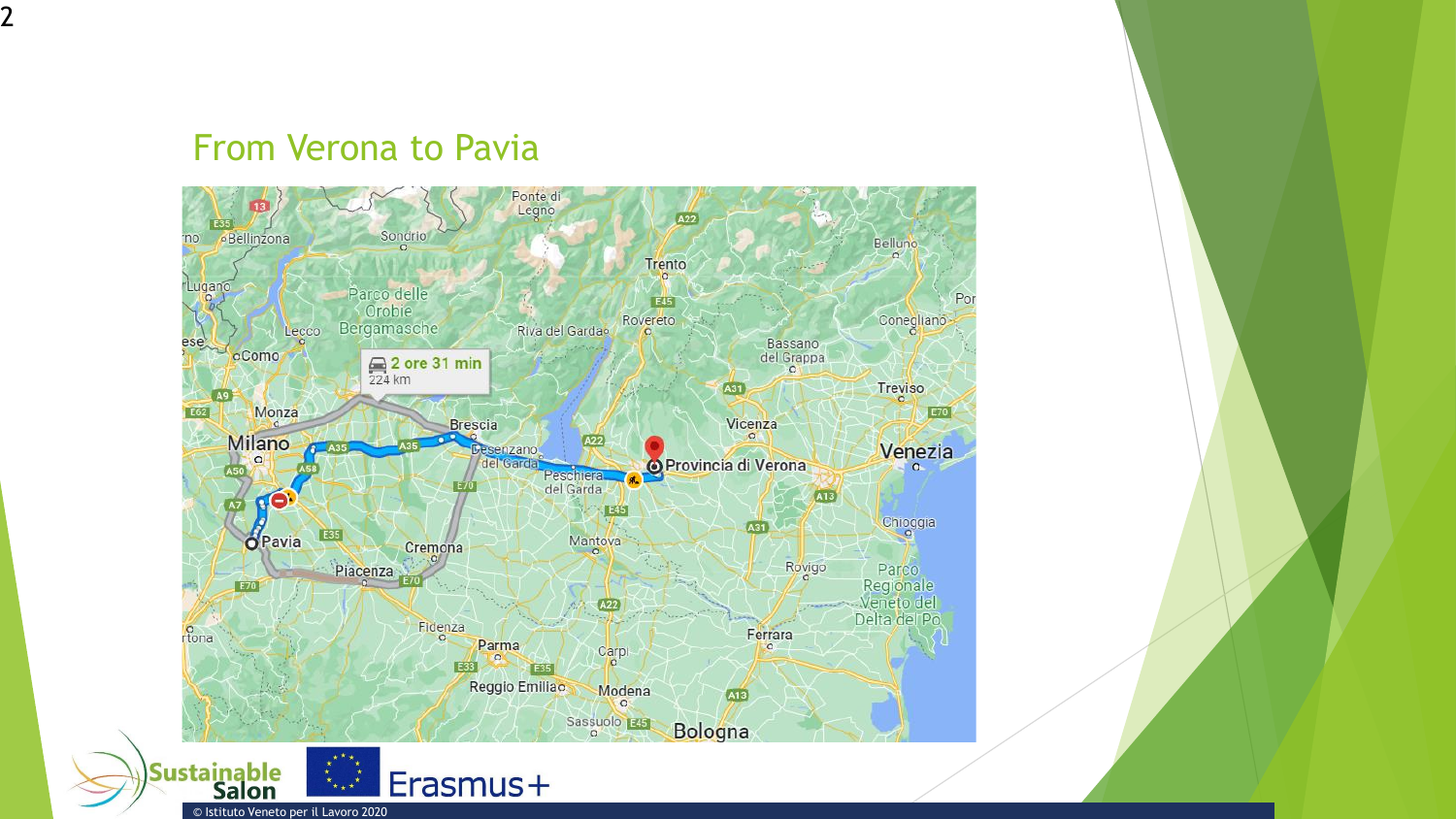#### Calendar

Monday to Wednesday\_ spring 2023

- Monday 16.00 19.00 Multiplier Event VERONA
- Tuesday Wednesday Final partner meeting & students activities PAVIA
	- ▶ Tuesday 10.00 13.00 and 14.00 -17.00 partner meeting Pavia
	- Tuesday 20.00 partners dinner (with the students)
	- ▶ Wednesday 9.30 13.00 and 14.00 15.30 partner meeting Pavia

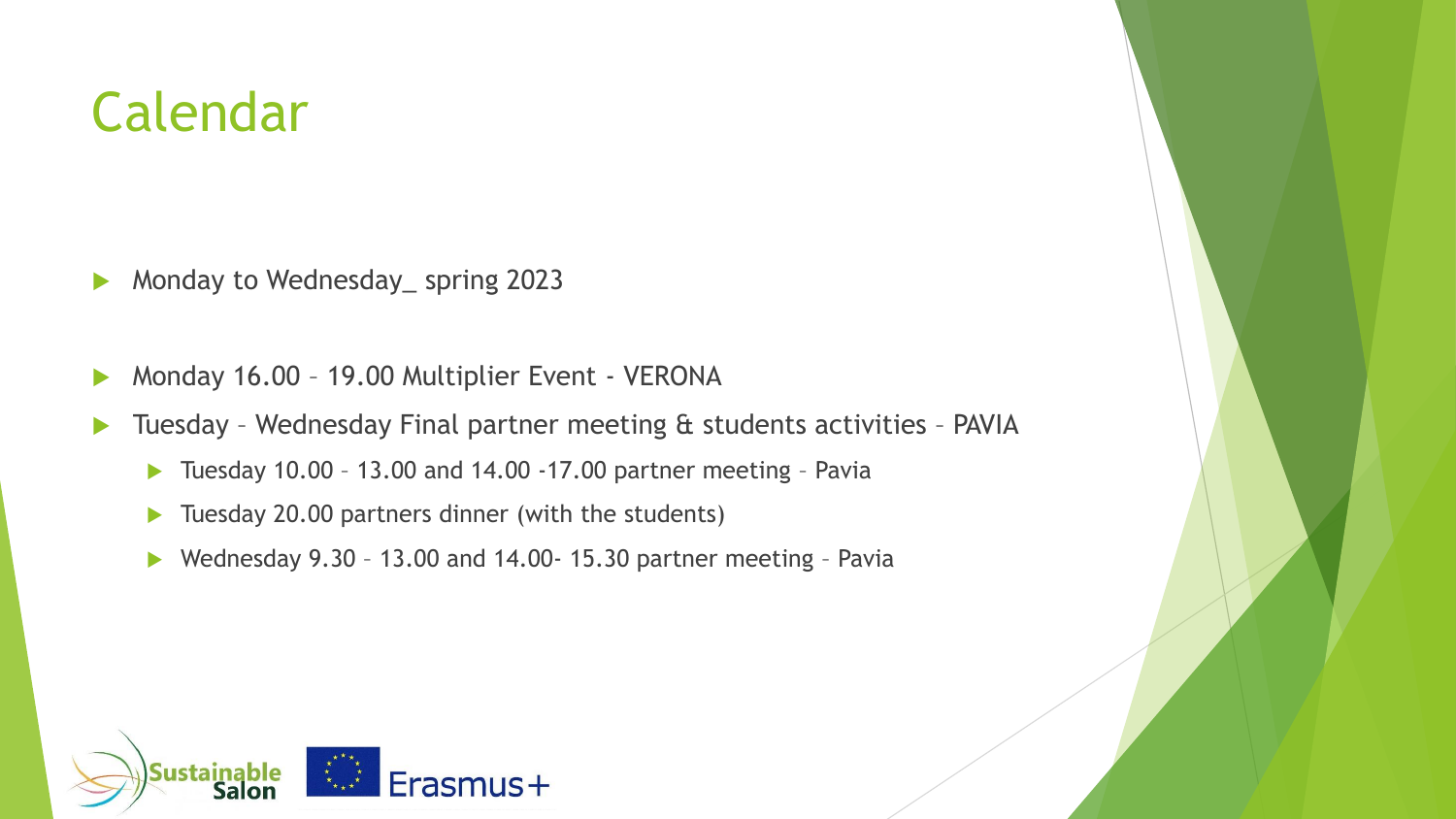#### Calendar

▶ Monday to Wednesday 15 - 16 - 17 may 2023

- **Arrival on Monday in Verona**
- **Transfer from Verona to Pavia by bus**
- ▶ Overnight stay in Pavia on Monday and Tuesday
- **Departure on Wednesday**

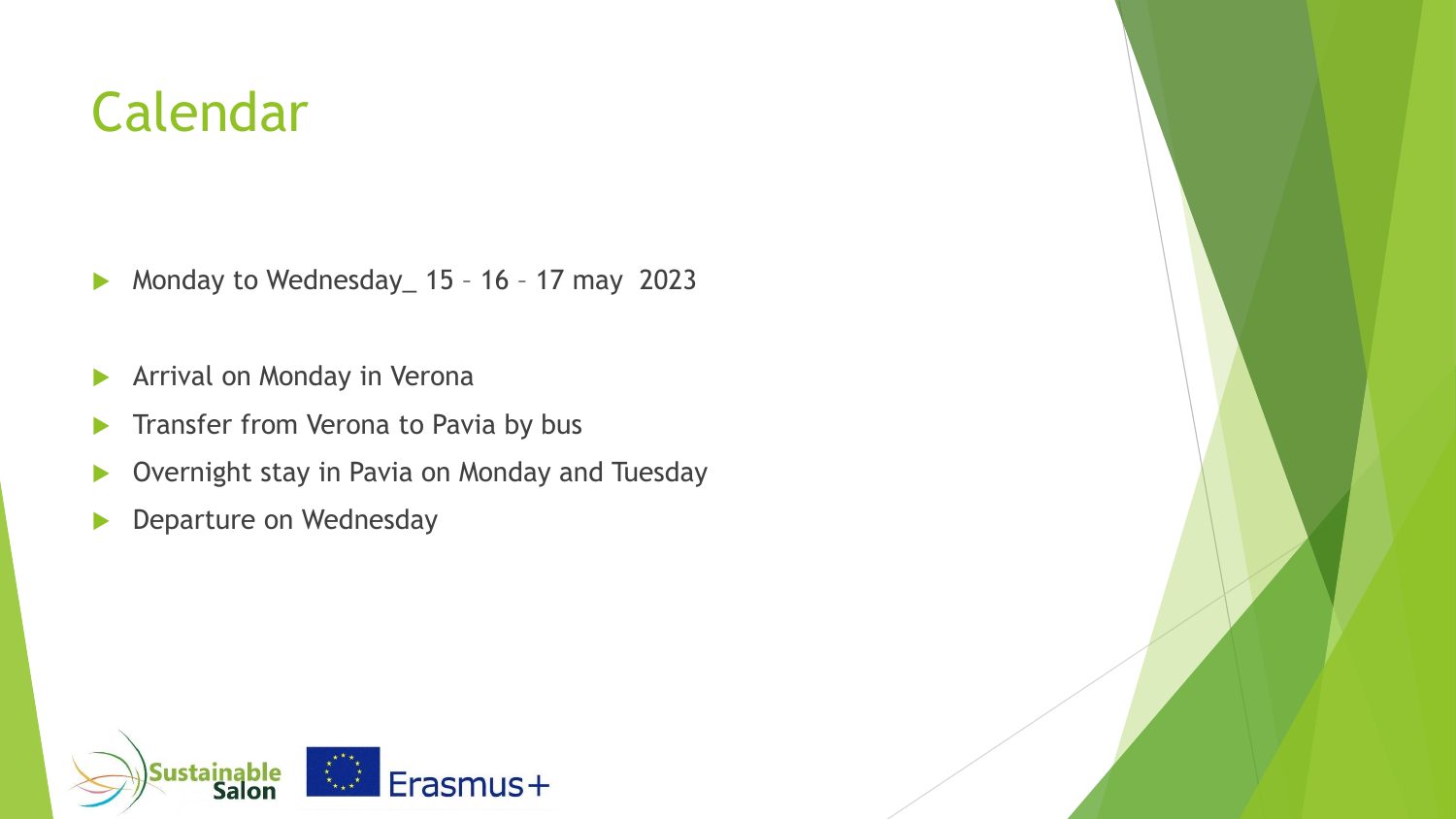## Multiplyer Event Draft

Monday 16.00 – 19.00 Multiplier Event – VERONA

Welcome from Camera Italiana Acconciatura and Confartigianato Benessere

- **• Introduction of the project.**
- **• Hair salon sustainability: Lessons Learned from the project**
- **• Sustainable technology innovations: Good practices** 
	- ▶ Carbon Footprint
	- …
- **•** Sustainability for hairdressers training: some experiences
- • Conclusion: toward the future
- • Cocktail

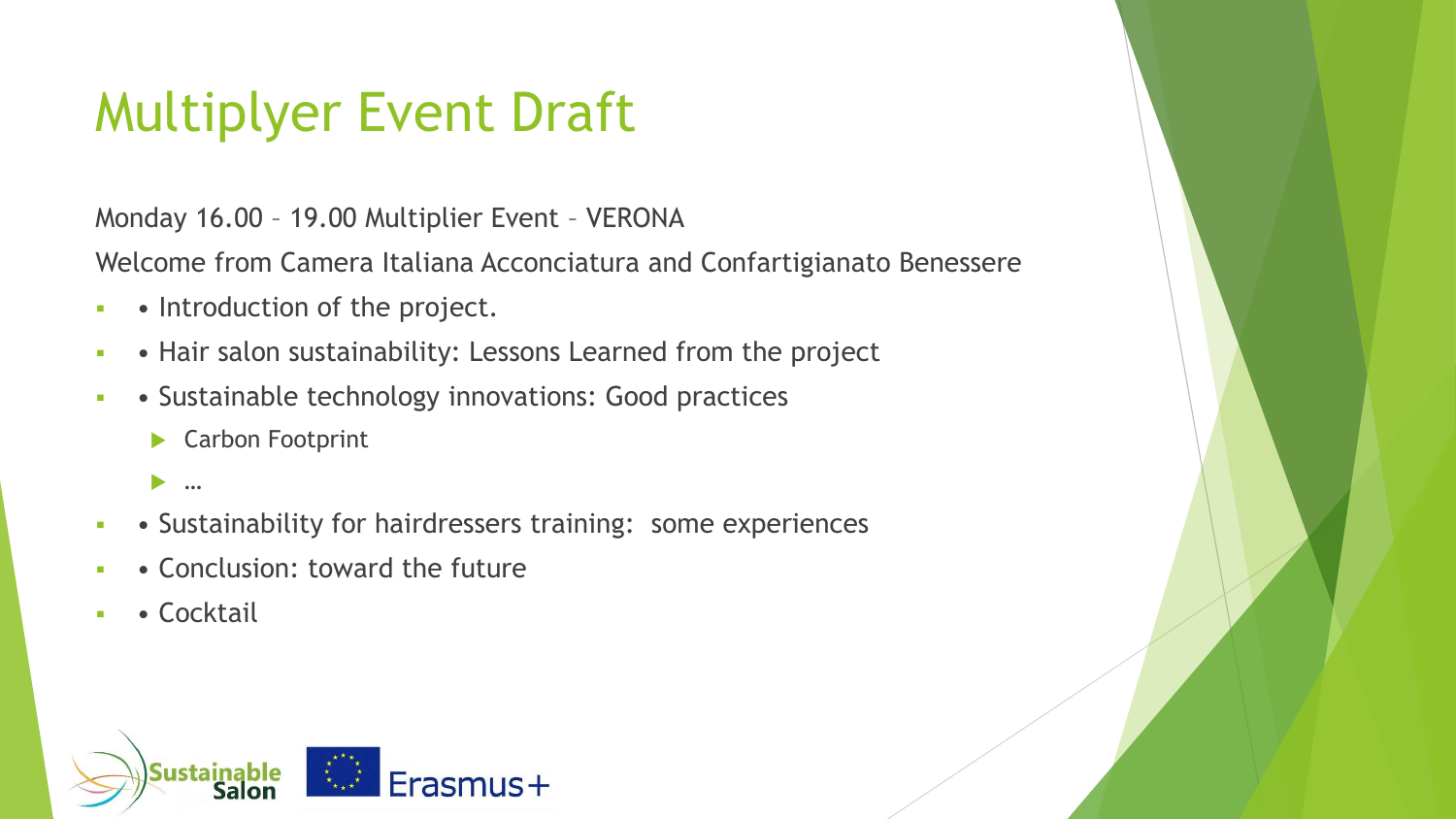### Students activities program\_ multiplier event

After the spanish experience we are thinking about something to do with the students coming with partners on Monday, in order not to let them alone the first day.

Maybe they could also partecipate to the multiplier event, also in order to connect each other and meet and know hairdressers.

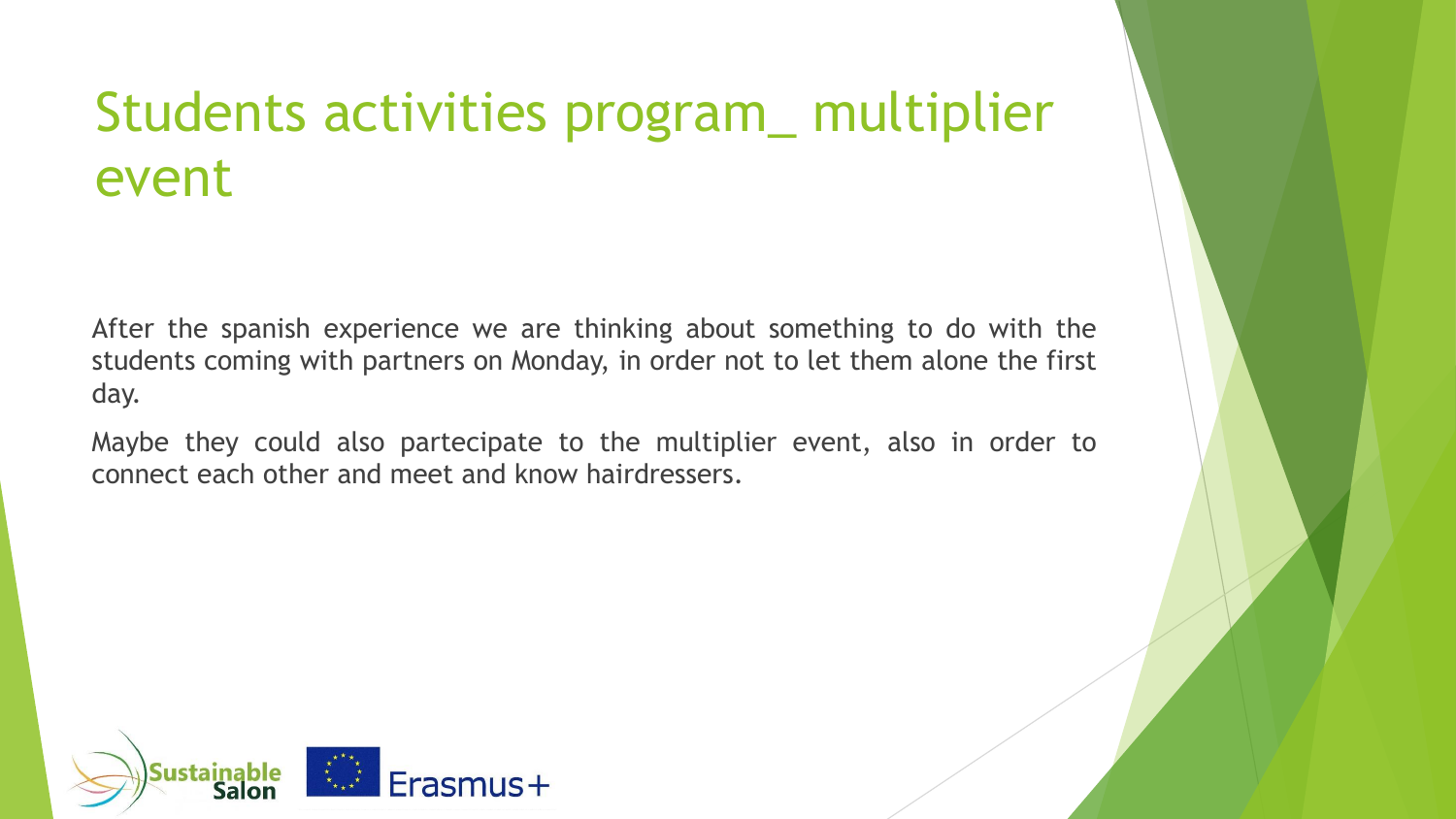### Students activities program\_ day 1

Lab activity on sustainable hair dyeing and treatments (theory)

▶ Lab activity on sustainable hair dyeing and treatments (practice)

Laboratories will be implemented with the collaboration of experts with knowledge and expertise on the subject. The class focus will be on the use of allergen-free and organic product, application techniques, sustainable packaging and waste management.

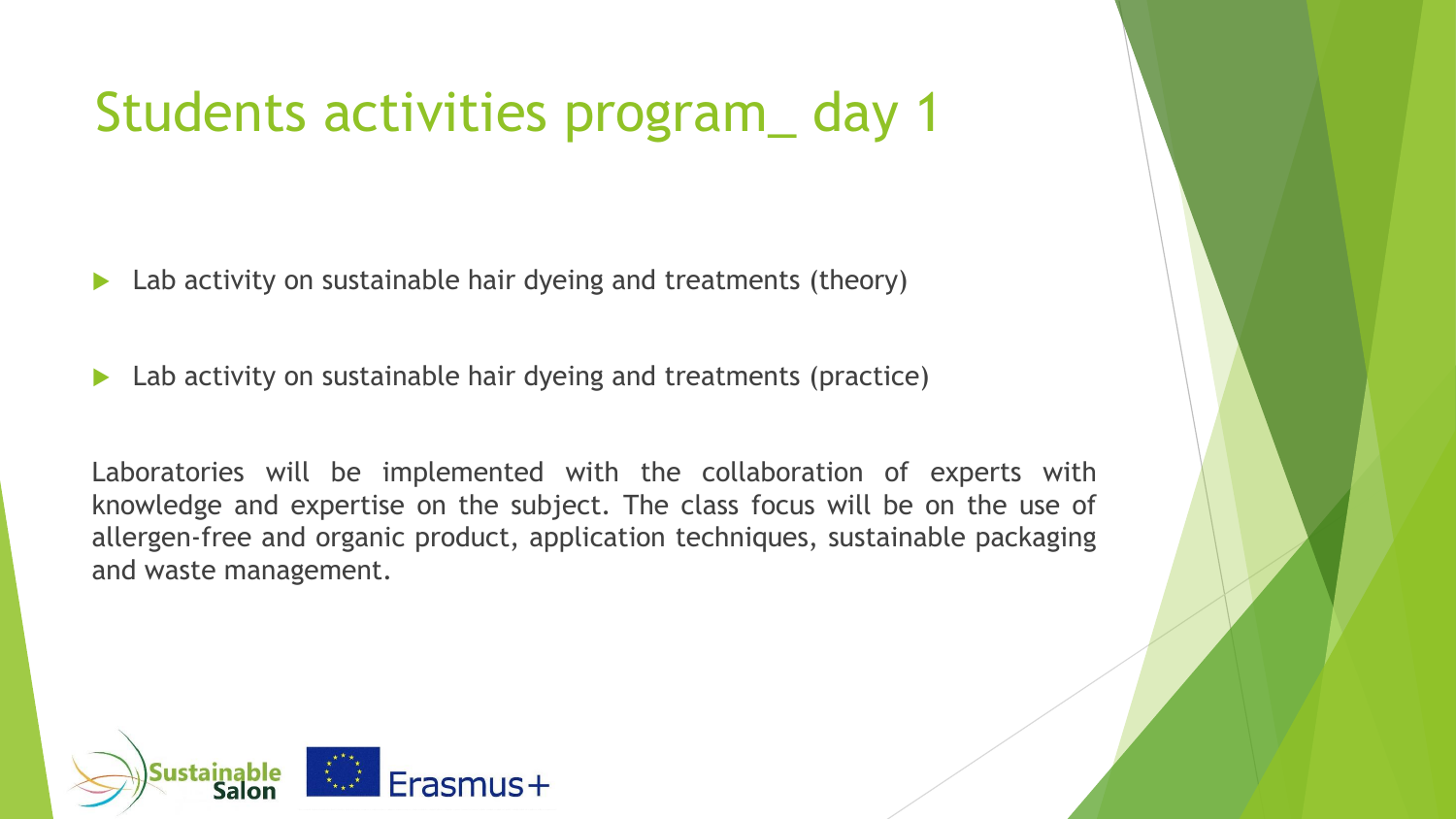### Students activities program\_ day 2

#### **Dissemination Material**

- Creation of a short video about the lab activity.
	- They will work in groups and each group will present their work to the class.
	- Possible software: CANVA

The aim is to create useful material for the website and social network.